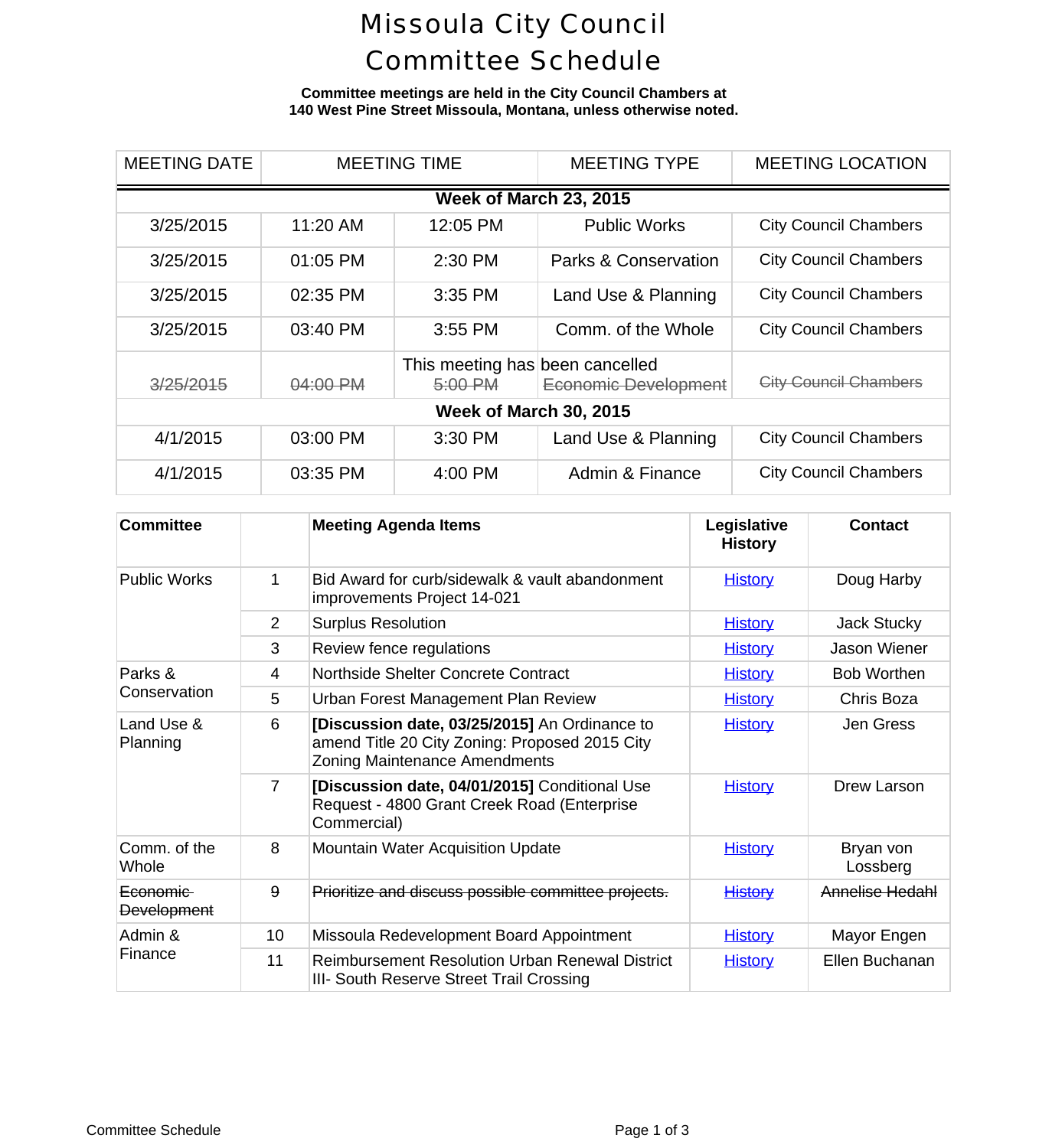# Missoula City Council Committee Schedule

#### **Committee meetings are held in the City Council Chambers at 140 West Pine Street Missoula, Montana, unless otherwise noted.**

*The following items have been referred to City Council committees, but the committees will not discuss them in the coming week:*

| <b>Committee</b>        |    | <b>Held Meeting Agenda Items</b>                                                                                                                                                       | Legislative<br><b>History</b> | Conta                                             |
|-------------------------|----|----------------------------------------------------------------------------------------------------------------------------------------------------------------------------------------|-------------------------------|---------------------------------------------------|
| Admin &<br>Finance      | 1  | Journal vouchers                                                                                                                                                                       | <b>History</b>                | Leigh Gr                                          |
|                         | 2  | Budget transfers.                                                                                                                                                                      | <b>History</b>                | Leigh Gr                                          |
|                         | 3  | Contract for the HOME Investment Partnership<br>Program                                                                                                                                | <b>History</b>                | Nancy H                                           |
| Parks &<br>Conservation | 4  | Urban Forest Management Plan Update                                                                                                                                                    | <b>History</b>                | Chris B                                           |
| Comm. of the<br>Whole   | 5  | Updates from Council representatives on the Health<br>Board, Community Forum, Transportation Policy<br>Coordinating Committee, other boards and<br>commissions as necessary. (Ongoing) | <b>History</b>                | Marilyn N                                         |
|                         | 6  | Update from Missoula Economic Partnership<br>President/CEO James Grunke                                                                                                                | <b>History</b>                | Marilyn N                                         |
|                         | 7  | <b>Broadband RFP</b>                                                                                                                                                                   | <b>History</b>                | Bryan von L                                       |
|                         | 8  | Bi-annual meeting with the Chamber of Commerce                                                                                                                                         | <b>History</b>                | Marilyn N                                         |
|                         | 9  | Community Based Organizations in the Budget<br>Process                                                                                                                                 | <b>History</b>                | Marilyn N                                         |
| Land Use &<br>Planning  | 10 | Annexation, (see separate list at City Clerk's Office<br>for pending annexations) (Ongoing in committee)                                                                               | <b>History</b>                | Marty Re                                          |
|                         | 11 | Discussion of City planning issues with members of<br>the Planning Board.                                                                                                              | <b>History</b>                | Jason W                                           |
|                         | 12 | Adopt broadband standards for the City of Missoula                                                                                                                                     | <b>History</b>                | Brian von L                                       |
|                         | 13 | City of Missoula Growth Policy process--Our<br>Missoula                                                                                                                                | <b>History</b>                | Laval M                                           |
| Pub. Safety &           | 14 | Fire Department update.                                                                                                                                                                | <b>History</b>                | Jason D                                           |
| Health                  | 15 | Safety aspects of management of the urban deer<br>population in the city of Missoula.                                                                                                  | <b>History</b>                | <b>Dick Haine</b><br>Wilkir                       |
|                         | 16 | Discussion with Crime Victim Advocate Office.                                                                                                                                          | <b>History</b>                | Jon Wil                                           |
|                         | 17 | Air quality issues related to railroad operations in<br>and through Missoula.                                                                                                          | <b>History</b>                | Dave Stro                                         |
|                         | 18 | Review referrals held in committee for removal                                                                                                                                         | <b>History</b>                | Marty Re                                          |
|                         | 19 | Police Department update.                                                                                                                                                              | <b>History</b>                | Mike Br                                           |
|                         | 20 | Revisit Pawn Brokers Ordinance #3530                                                                                                                                                   | <b>History</b>                | <b>Emily Bel</b><br><b>Adam Hertz</b><br>von Loss |